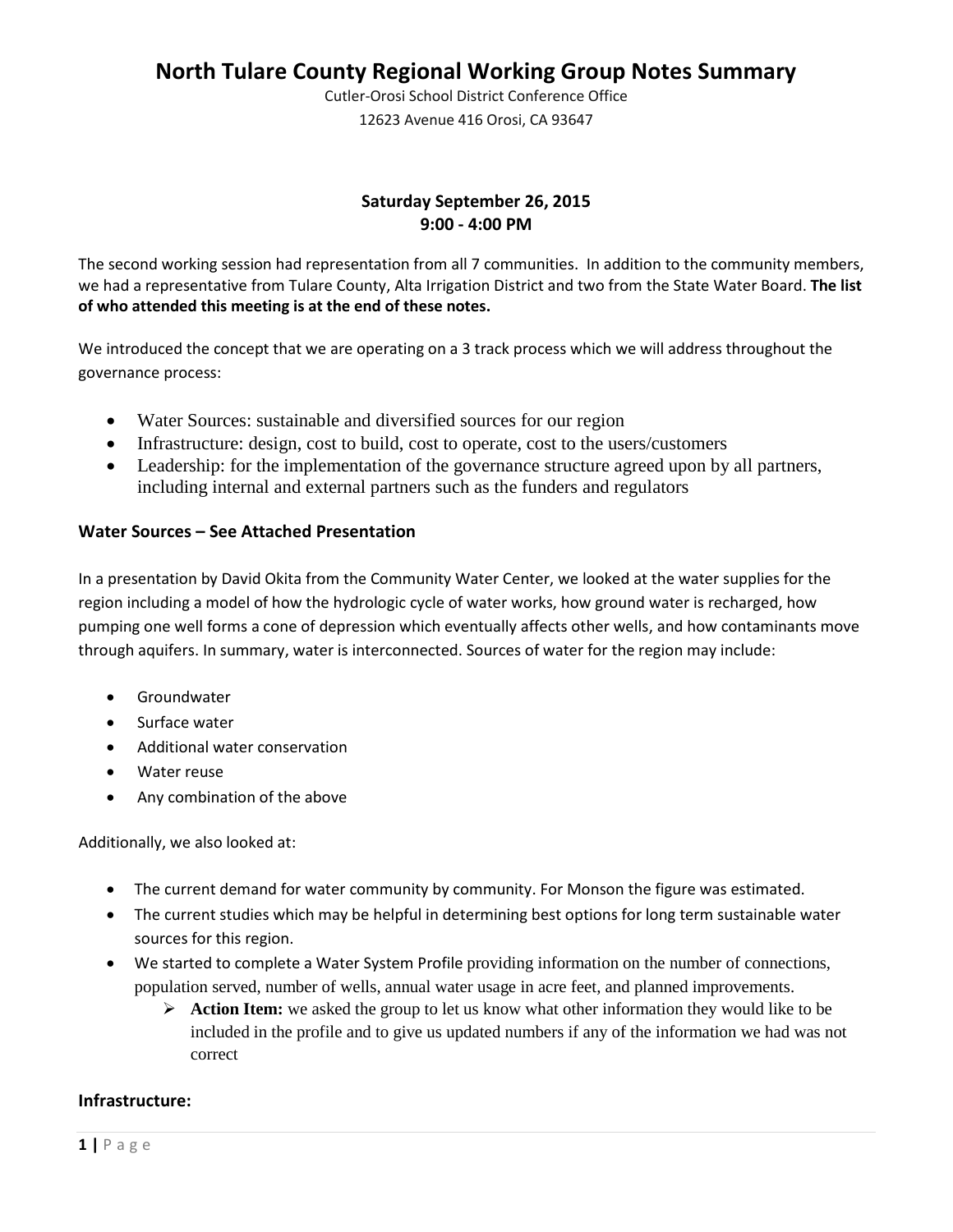Cutler-Orosi School District Conference Office 12623 Avenue 416 Orosi, CA 93647

**History of the planning process and summary of the final report: North Tulare County Regional Surface Water Treatment Plant Study (Historia del Proceso de Planeacion y Resumen del Estudio de la Planta Regional de Tratamiento de Tratamiento de Agua de la Superficie del Norte del Condado Tulare)**

Ryan Jensen from Community Water Center summarized the history of the planning efforts in the area and the current study for the surface water plant option. *See full presentation attached.*

It is important to note that the history of the planning effort started when Orosi and Cutler wanted an evaluation of a long term water supply option for their respective communities. The initial study indicated that a surface water treatment plant would augment their supply and make it more sustainable in the long term. However the cost of that study was too high for the two communities and public funding was only available by expanding the project to a regional scale and including communities with water systems out of compliance with drinking water standards. The cost of the surface water treatment plant to the taxpayers must benefit a region. There is strength in the numbers, thus, the current regional collaboration project.

As we move forward we are creating a new history. The group asked to be respectful to each other and not assess blame for what has not happened with that initial study/project but focus wholeheartedly in the implementation of this current project (not the past).

The study (the addendums will be completed in October) indicates that a surface water treatment plant serving all 7 communities plus the pipes to distribute water to each community could be constructed at a current price of about \$24 million dollars. The water supply would come from the Pine Flat Reservoir and the Kings River, transported via the Friant-Kern Canal and piped to each community through a proposed distribution system.

Each community has current individual projects underway at different stages. Some of these projects include additional wells and distribution lines. The infrastructure that gets built will still compliment the surface water plant study and it will impact the cost since some of the proposed distribution lines may already be in place by the time the surface water plant is built. The community wells will be interconnected to help move water to the entire region.

### **Action Items: for future discussion**

- $\triangleright$  It was noted during the discussion that the water is owned by Alta Irrigation District but the cost of the water was not discussed at this meeting.
- $\triangleright$  Once the study is approved for design, several contract agreements will have to be in place, including a contract with the owners of the Friant-Kern Canal to transport water.
- $\triangleright$  We discussed the land where the treatment plant will be constructed. It is privately owned. Chris Kapheim from AID encouraged the boards to start looking at how to place an option for purchase of that land.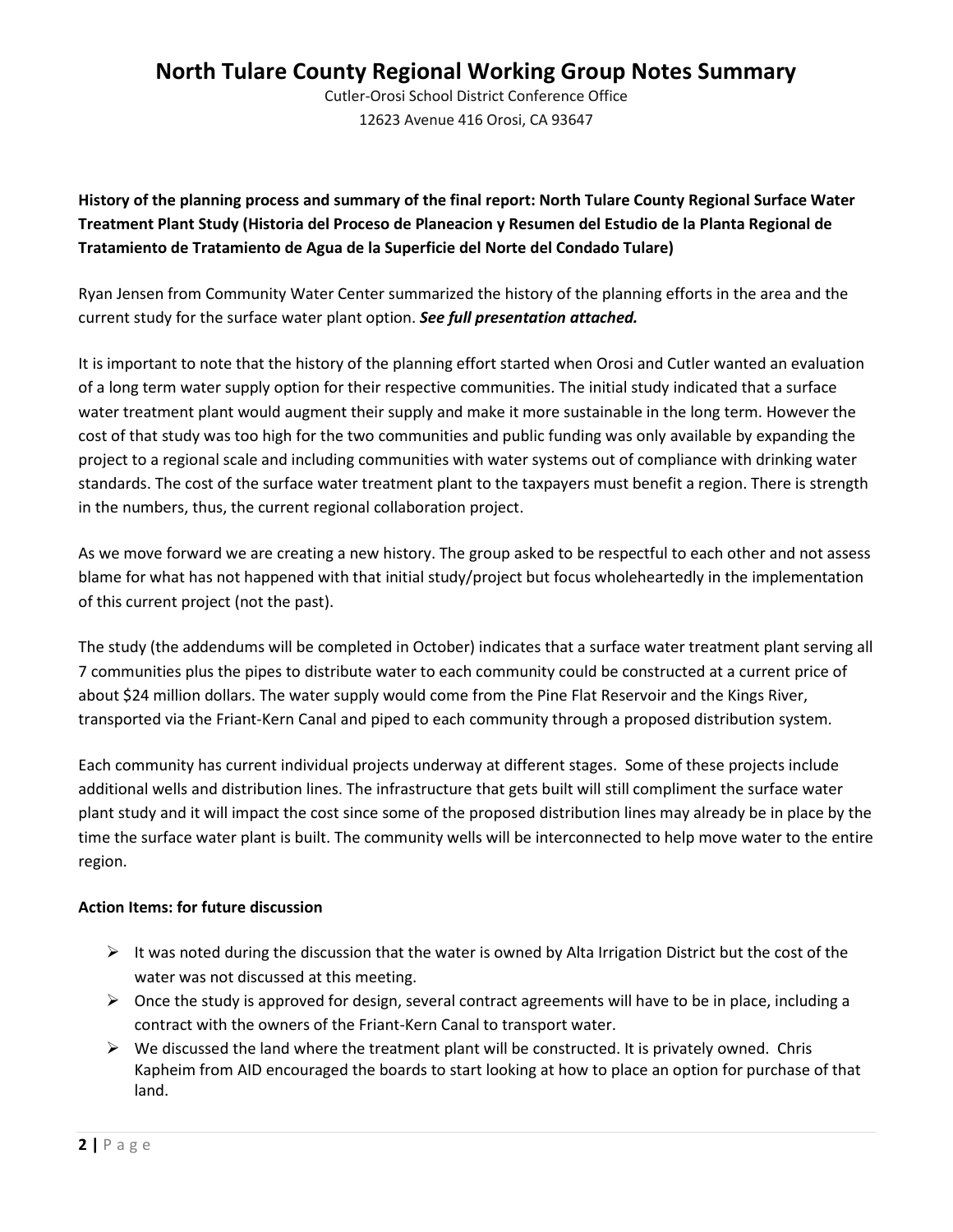Cutler-Orosi School District Conference Office 12623 Avenue 416 Orosi, CA 93647

- $\triangleright$  The question of how much this option will cost each customer cannot be answered yet. However we are gathering the information needed to discuss and answer those questions. The study of the financial viability and affordability to the customers/the users/the community, which is being completed by RCAC with information provided by each water system, will include:
	- $\blacksquare$  the capital cost of the infrastructure now proposed at \$24M
	- the operating cost of the treatment plant
	- the maintenance of the infrastructure
	- the current operation, maintenance and management of the water systems as it is now.

### **The Implementation/Leadership**

A big factor in working together toward a shared solution and win-win for all is building trust and to build trust we must encounter and face conflict, as well as constantly negotiate and communicate. RCAC addressed the issues of conflict resolution and communication. Our response to or our behavior toward conflict is a result of both our personal predispositions and the requirements of the situation. In order to learn more about our personal predisposition and that of others in the group we will be working with, all of us in the meeting completed the "Thomas-Kilmann Conflict Mode Instrument (TKI)."

It is a tool with 30 questions that helps identify default responses in certain situations. In some cases neither one of the answers given in the booklet was typical behavior to the person responding but we were encouraged to select the response we were most likely to use. When we checked the results we discussed the different modes and what it means for this group to work together. (*see presentation attached*)

The TKI has five different modes for responding to conflict situations:

- 1. Competing Let's get this dealt with right now (3 people in the room)
- 2. Accommodating Surely, we can get along (2 people in the room)
- 3. Avoiding don't call me, I'll call you (3 people in the room)
- 4. Collaborating I'll bet that together we can reason this out (4 people in the room)
- 5. Compromising  $-1'$ ll bet if we both give in a bit we can make a deal (11 people in the room)

The result of doing this exercise was positive and encouraging. We have the people willing to compromise and collaborate to bring a long term sustainable solution to the region.

The other section we addressed was **communication** not only internal but external with the community. Each water system board and community members gathered in a group to discuss best ways to reach out to their customers. Each community received an assignment to implement two of their communications brainstorms before the next meeting. WE will check in during the October session.

### **Action Items:**

- $\triangleright$  At your board meetings discuss project updates and get feedback from your customers
- $\triangleright$  Begin to think about giving this group/region a name and a mission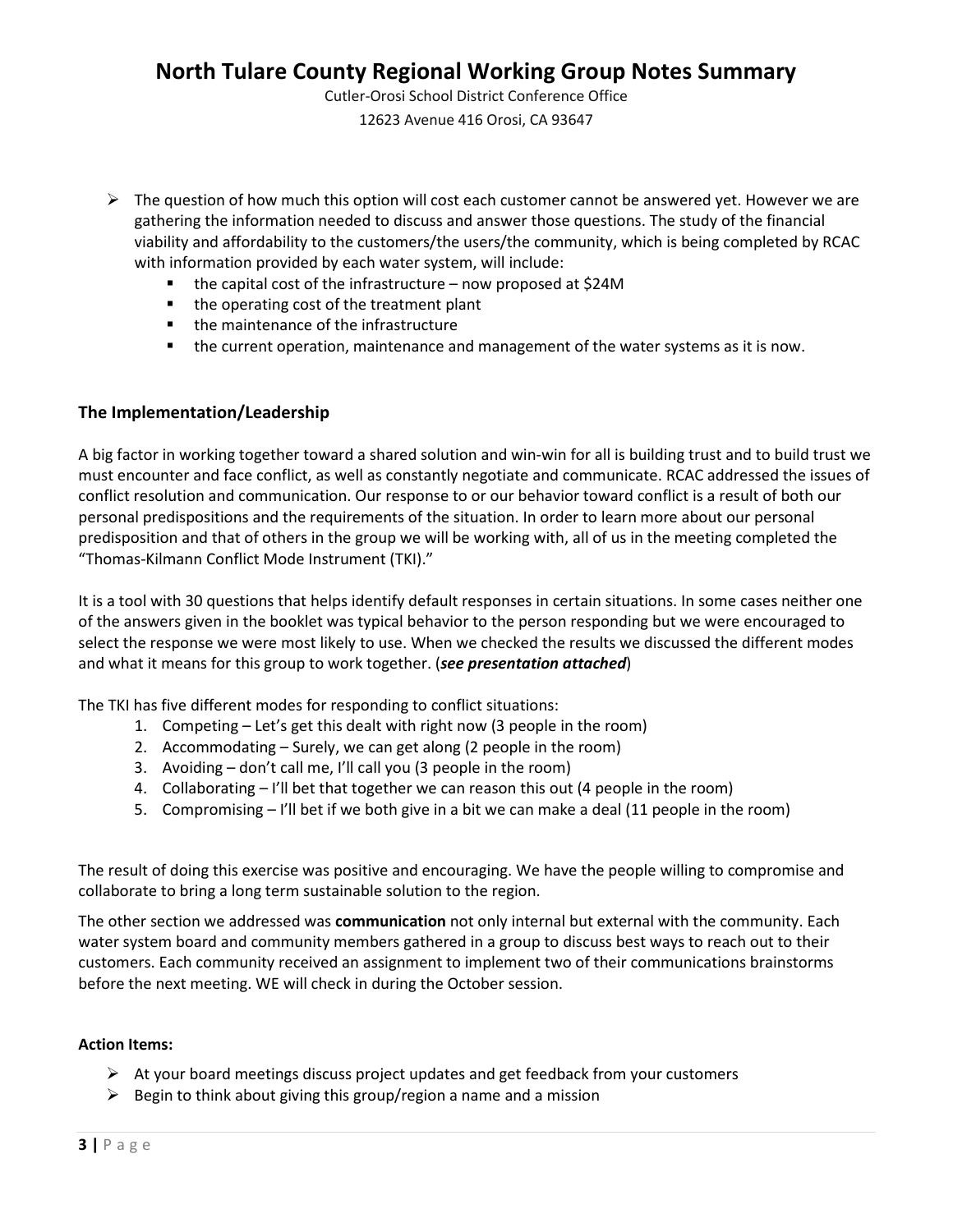Cutler-Orosi School District Conference Office 12623 Avenue 416 Orosi, CA 93647

- $\triangleright$  Steps to develop a website for internal and external use where all the information we review and the summary of our meetings will be available to the public
- $\triangleright$  Do a quarterly newsletter to inform the community the systems will distribute if we write it.

### **Next work session will take place on Saturday, October 24, 2015 at the Cutler-Orosi School District Board Room from 9:00 am – 4:00 pm.**

Present at this meeting were:

- 1. Alex Marroquín, Orosi PUD
- 2. Anthony Rubalcaba, Orosi PUD
- 3. Armando Porras, Cutler PUD
- 4. Chad Widman, Orosi
- 5. Carmen Moreno, East Orosi CSD
- 6. Charlie Davidian, Yettem
- 7. Connie Pasillas, Orosi
- 8. David Gonzales, East Orosi
- 9. Fernie Rubalcaba, Cutler PUD
- 10. Javier E. Hernandez, Cutler PUD
- 11. Jesús Quevedo, Cutler
- 12. Johnny Sandoval, Orosi PUD
- 13. José F. Guerrero, Cutler PUD
- 14. Kari Gonzales Quintana, Sultana
- 15. Katie Icho, East Orosi CSD
- 16. Lucy Rodriguez, Orosi PUD
- 17. Mara Ventura, Sultana
- 18. Maria Magaña, Seville
- 19. Michael Prado Sr., Sultana CSD
- 20. Robert Rodriguez, Cutler PUD
- 21. Ronnie Castillo, Orosi PUD
- 22. Rubén Becerra, Seville
- 23. Servando Quintanilla, Monson, Cutler

### **From Agencies/ De Agencias:**

Paul Boyer, Self Help Enterprises Kim Dinh, State Water Resources Control Board Lorri Silva, State Water Resources Control Board Reed Schenke, Tulare County Chris Kapheim, Alta Irrigation District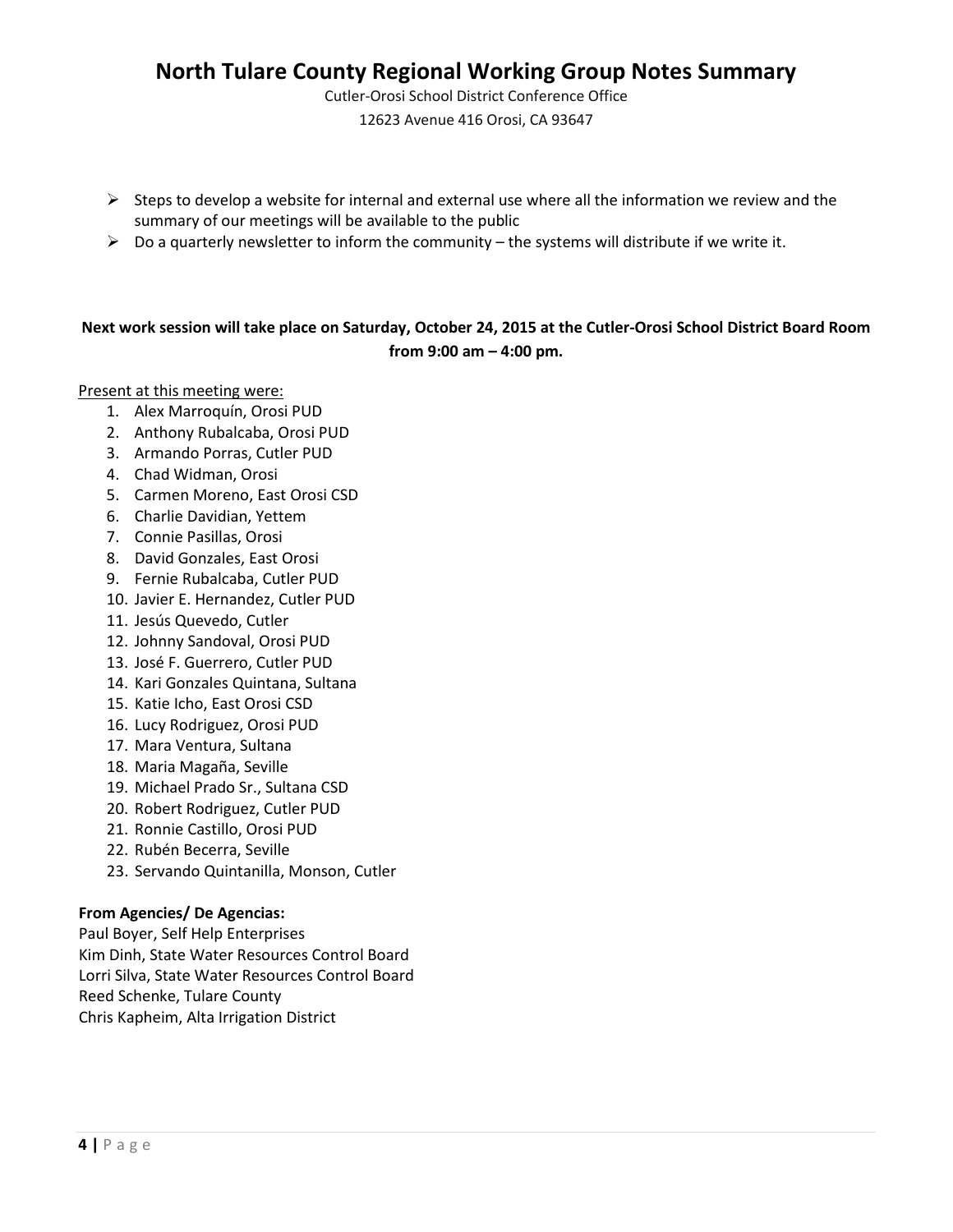Cutler-Orosi School District Conference Office 12623 Avenue 416 Orosi, CA 93647

**Sábado 26 de septiembre 2015 – La lista de las personas presentes en esta reunión esta al final de estas notas.**  9:00-16:00

La segunda sesión de trabajo tuvo la representación de las 7 comunidades. Además de los miembros de las comunidades tuvimos un representante del condado de Tulare, el Distrito de Riego de Alta y dos representantes de la Junta Estatal de Agua.

Hemos introducido el concepto de que estamos operando en un proceso de 3 puntos que vamos a abordar a lo largo del proceso de gobernanza:

- Fuentes de Agua: fuentes sostenibles y diversificados para nuestra región
- Infraestructura: diseño, costo de construir, el costo de operar, costo para los usuarios / clientes
- Liderazgo: para la ejecución de la estructura de gobierno acordado por las comunidades y partes afectadas, incluyendo los internos y externos, como las agencias financiadoras y reguladoras

### **Fuentes de Agua - Ver presentación adjunta**

En una presentación de David Okita del Centro del Agua de la Comunidad, nos enfocamos en los suministros de agua para la región, incluyendo un modelo de cómo trabaja el ciclo hidrológico, cómo se recarga el agua subterránea, cómo al bombear un pozo forma un cono de depresión que con el tiempo afecta a otros pozos, y cómo los contaminantes se mueven a través de los acuíferos. En resumen, el agua esta interconectada.

Entre los recursos de agua para esta región tenemos:

- agua subterránea
- agua superficial
- conservación del agua
- reutilización del agua
- cualquier combinación de estas

Además, en la reunión también hablamos de estos::

• La demanda actual de agua comunidad por comunidad. Para Monson se presupuestó el consumo porque esta comunidad no tiene un sistema de agua comunitario.

• Algunos estudios actuales que pueden ser útiles para determinar mejores opciones para futuras fuentes de agua sostenibles a largo plazo para esta región.

• Empezamos a completar un perfil del sistema de agua que proporciona información sobre el número de conexiones, población , el número de pozos, el uso anual de agua en acres-pies, y las mejoras en infraestructura que ya están planificadas.

**Acción del grupo:** como próximo paso le pedimos al grupo hacernos saber qué otra información les gustaría que fuera incluida en el perfil y que nos dé los números o la información mas actualizados si alguna de la información que teníamos no era correcta.

### **Infraestructura:**

Estudio de la Planta de Tratamiento de Aguas Superficiales de la Región Norte del Condado de Tulare (Historia del Proceso de Planeación y Resumen del Estudio de la Planta Regional de Tratamiento de Agua de la Superficie del Norte del Condado de Tulare)

Ryan Jensen del Community Water Center presento un resumen de la historia de los esfuerzos de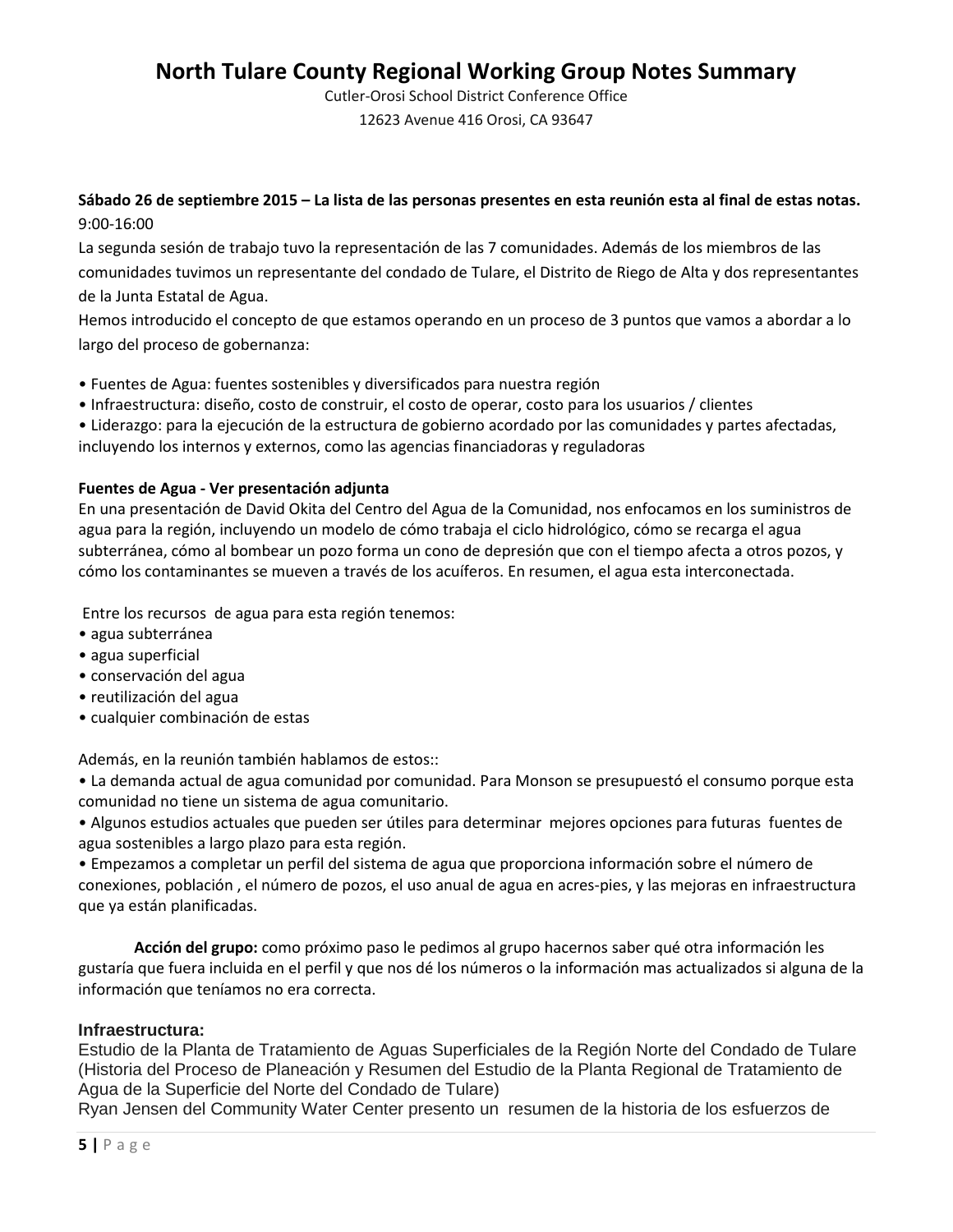Cutler-Orosi School District Conference Office 12623 Avenue 416 Orosi, CA 93647

planificación de la zona y el estudio actual de la planta de agua de superficial. Ver presentación completo adjunto.

Es importante señalar que la historia del esfuerzo de planificación comenzó cuando Orosi y Cutler hicieron una evaluación sobre la opción de suministro de agua a largo plazo para sus respectivas comunidades. El estudio que se hizo indicó que una planta de tratamiento de aguas superficiales podría aumentar la actual producción y hacer más sostenible el abasto de agua a largo plazo. Sin embargo, el costo de esta opción fue demasiado alto para las dos comunidades y la financiación pública sólo estaba disponible al expandir el proyecto a escala regional e incluir comunidades con sistemas de agua fuera del cumplimiento de estándares nacionales del suministro de agua potable. El costo de la planta de tratamiento de aguas superficiales a los contribuyentes debe beneficiar a una región. Hay fuerza en los números, por lo tanto, el proyecto actual se basa en colaboración regional.

A medida que avanzamos, estamos creando una nueva historia. El Grupo pidió ser respetuoso con los demás miembros y no asesorar culpa por lo que no ha ocurrido con ese estudio / proyecto inicial sino que centrarse en la ejecución del proyecto en estudio actual (no en el pasado).

El estudio (que se completará en octubre) indica que una planta de tratamiento de agua superficial que sirve las 7 comunidades y también las tuberías para distribuir el agua a cada comunidad podría ser construido a un precio actual de alrededor de \$ 24 millones de dólares. El suministro de agua vendría del Pine Flat Reservoir and the Kings River, que se transportan a través del Canal Friant-Kern y llegaría a cada comunidad a través de un sistema de red de distribución.

Cada comunidad tiene proyectos actuales individuales en diferentes etapas. Algunos de estos proyectos incluyen pozos adicionales y líneas de distribución. La infraestructura construida complementará el proyecto de la planta de agua de la superficie y tendrá un impacto en el costo ya que algunas de las líneas de distribución presupuestadas en los \$24 milliones pueden estar finalizadas para el tiempo que la planta de agua de la superficie llegue a construcción. Otro punto de interés en ese proyecto es que los pozos comunitarios serian interconectados para ayudar a mover el agua a toda la región.

Acción: para futura discusión

- Hablamos en la reunión que el agua superficial es propiedad del Distrito de Riego de Alta y va a tener un costo pero este costo del agua no fue discutido en esta reunión.

- Una vez que el estudio sea aprobado para que vaya a diseño, varios acuerdos contractuales tendrán que estar establecidos, incluyendo un contrato con los propietarios de la Friant-Kern Canal para el transporte de agua.

- Hablamos sobre el terreno o los terrenos donde se construirá la planta de tratamiento y que es propiedad privada. Chris Kapheim de la AID animó a los miembros representando las mesas directivas a iniciar la evaluación de compra del terreno.

La cuestión de cuánto esta opción costará a cada cliente o usuario del servicio no puede responderse aun. Sin embargo estamos recopilando la información necesaria para analizar y responder a esas preguntas. El estudio de la viabilidad financiera y costo individual a los clientes / usuarios / la comunidadse llevara a cabo por RCAC quien usara la información financiera proporcionada por cada sistema de agua e incluirá: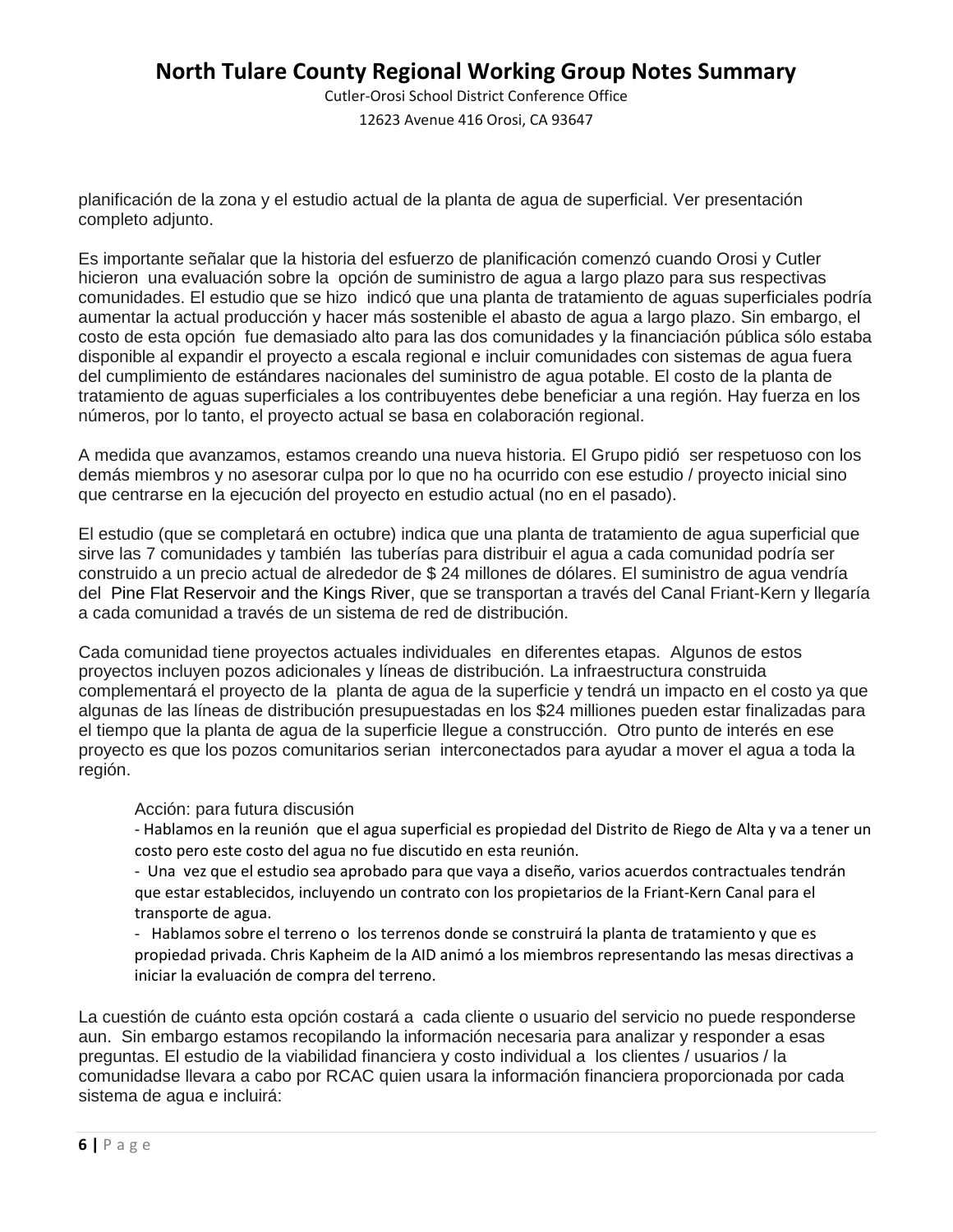Cutler-Orosi School District Conference Office

12623 Avenue 416 Orosi, CA 93647

- ♣ el costo de capital de la infraestructura presupuesto actual de \$ 24M
- ♣ el costo de operación de la planta de tratamiento
- ♣ el mantenimiento de la infraestructura
- ♣ el costo actual de operación y mantenimiento que cada sistema tiene al proveer el servicio al usuario.

### **La Implementación / Liderazgo**

.

Un factor importante para implementar una solución regional es identificar y ponerse de acuerdo en una solución compartida basada en la confianza. Juntos enfrentaremos conflictos, así como constantemente negociaremos y habrá necesidad de comunicarse consistentemente y efectivamente. RCAC abordó las cuestiones de resolución de conflictos y la comunicación. El conflicto es natural y cualquier cambio crea conflicto. Nuestra respuesta o nuestro comportamiento hacia el conflicto es el resultado de nuestras predisposiciones personales y las exigencias de la situación que crea el conflicto. Para aprender más sobre nuestra predisposición personal y la de otros cada miembro del grupo de trabajo completó el instrumento "Thomas-Kilmann Modo de Conflicto (ITC)."

Es una herramienta con 30 preguntas y presuntas respuestas que ayuda a identificar las respuestas que nosotros tenemos en ciertas situaciones. En algunas de las preguntas ninguna de las respuestas dadas en el folleto era un comportamiento típico de la persona respondiéndola , pero aun cuando uno sabe que ninguna es la respuesta que yo daría, se recomienda seleccionar la respuesta que estámos más propensos a usar. Cuando se sumaron los resultados discutimos los diferentes modos de conflicto y lo que significa para este grupo el trabajar juntos. (ver presentación adjunta)

El ITC tiene cinco modos diferentes para responder a las situaciones de conflicto, estos son los cinco modos y los resultados de quienes estaban en la reunión:

1. Competencia - Vamos a conseguir este tratado en este momento (3 personas en la reunión comparten este modo de resolver conflictos )

- 2. Acomodar Seguramente, podemos llevarnos bien (2 personas )
- 3. Evitar no me llames, yo te llamo (3 personas )
- 4. Colaborar Apuesto a que juntos podemos resolver esto (4 personas )
- 5. Comprometer Apuesto a que si los dos cedemos un poco podemos hacer un trato de ganar ganar (11 personas )

El resultado de hacer este ejercicio fue positivo y alentador. Contamos con las personas dispuestas a comprometerse y colaborar para traer una solución sostenible a largo plazo para la región.

La otra sección que abordamos fue la comunicación no sólo interna sino externa con la comunidad. Los miembros de la junta directiva de cada sistema de agua y miembros de la comunidad se reunieron engrupos para discutir las mejores maneras para comunicarse con sus clientes/con la comunidad. Cada junta o volutarios de la comunidad donde no hay juntas recibió una tarea que es buscar maneras de comunicación con la comunidad y reunirse a hablar de esto antes de la próxima reunión, estas ideas de comunicación serán evaluadas durante la sesión de octubre.

### **Plan de acción:**